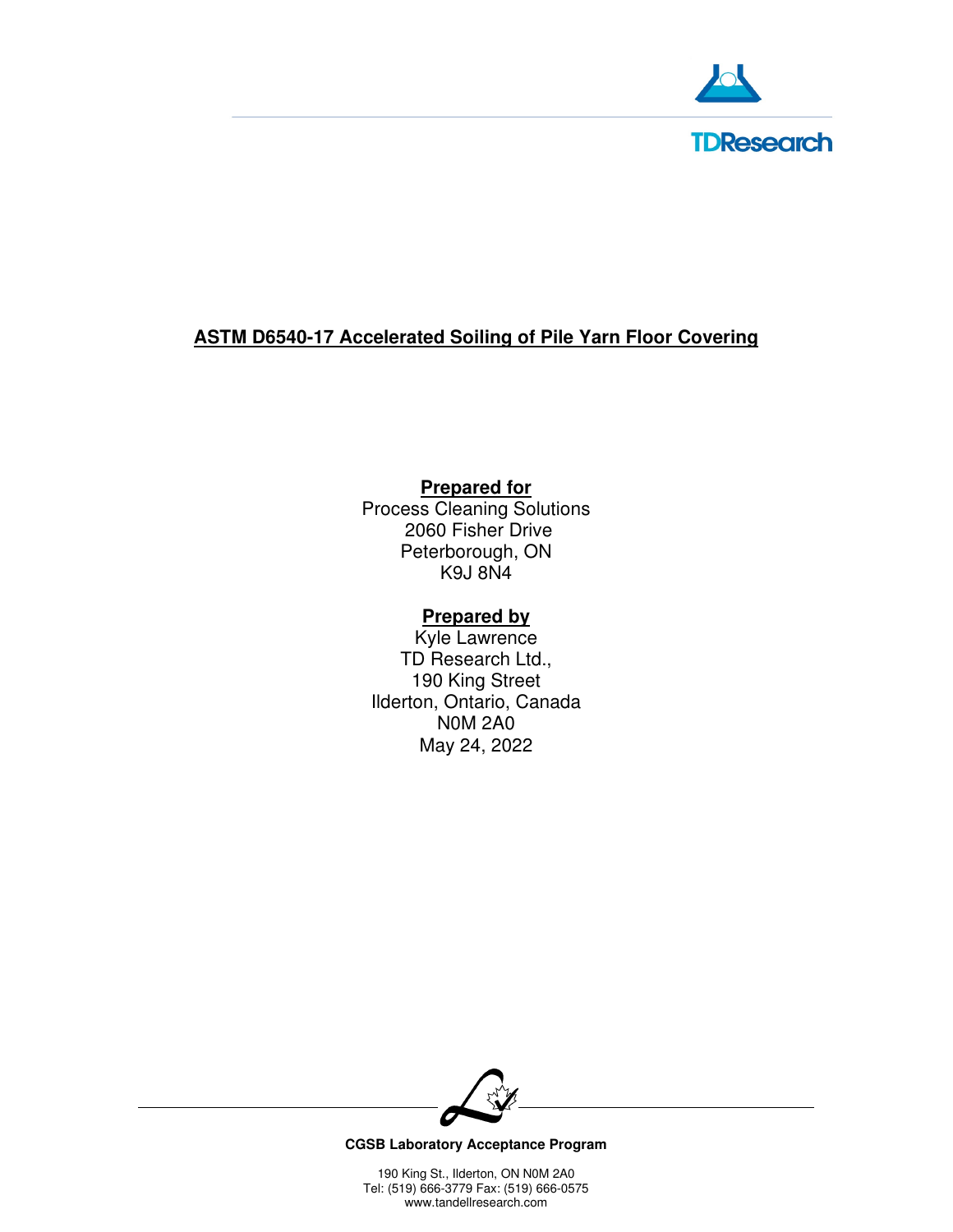

| Scope: | To determine the color-fastness and re-soiling properties of carpet |
|--------|---------------------------------------------------------------------|
|        | cleaners.                                                           |

Products Tested:

|            | <b>Product</b>                                                                                                                                                                                                                                                                                                                                                                                                                                                                                                                                    | LCH                                                                                                                                            | <b>Date</b><br><b>Received</b> | Lot#                                 |
|------------|---------------------------------------------------------------------------------------------------------------------------------------------------------------------------------------------------------------------------------------------------------------------------------------------------------------------------------------------------------------------------------------------------------------------------------------------------------------------------------------------------------------------------------------------------|------------------------------------------------------------------------------------------------------------------------------------------------|--------------------------------|--------------------------------------|
|            | PCS Peroxy MicroClean<br>Concentrate Formula A                                                                                                                                                                                                                                                                                                                                                                                                                                                                                                    | 22-T0446                                                                                                                                       | May 6,<br>2022                 | 851073605414                         |
| Standards: | Pile Yarn Floor Covering                                                                                                                                                                                                                                                                                                                                                                                                                                                                                                                          | <b>ASTM D6540-17 Standard Test Method for Accelerated Soiling of</b>                                                                           |                                |                                      |
| Equipment: | Dyson Slimball Vacuum                                                                                                                                                                                                                                                                                                                                                                                                                                                                                                                             | Michael's Pre 50 Carpet Extraction Machine<br>Caron 6010 Environmental Chamber<br>Chroma Meter CR-410 Colorimeter<br>ASTM D6540 Resoiling drum |                                |                                      |
| Materials: | Gorecki Dry Carpet Soil (lot# GH90004)<br>Shaw Industries Undyed Carpet, Style # 4G036<br>Zytel 6,6 Nylon Pellets (type 101L color NC010)                                                                                                                                                                                                                                                                                                                                                                                                         |                                                                                                                                                |                                |                                      |
| Procedure: | The $L^*$ , $a^*$ , $b^*$ color values of a 5" x 8" virgin carpet swatch are<br>measured and noted. Each carpet swatch is treated with the test<br>product by spraying on a pre-determined amount via one of the<br>test methods below.                                                                                                                                                                                                                                                                                                           |                                                                                                                                                |                                |                                      |
|            | <b>Application Method</b><br>Approximately 10 grams of test product is applied to the surface of<br>the carpet swatches.<br>extracted off the surface by using heated tap water (40°C) and<br>then allowed to dry overnight. $L^*$ , $a^*$ , $b^*$ color values are then<br>remeasured to determine color fastness.                                                                                                                                                                                                                               |                                                                                                                                                |                                | After 10 minutes the test product is |
|            | The swatches are then placed in a soiling drum along with the<br>standard carpet soil, nylon beads, and ball bearings. The soiling<br>drum is rotated for 30 minutes, thus ensuring an even distribution<br>of soil on the entire carpet surface. After the 30 minutes, the<br>carpet swatch is vacuumed twice in the direction of the carpet pile<br>and twice against the pile. The $L^*$ , $a^*$ , $b^*$ color values are re-<br>measured and the delta E color change is calculated and<br>reported. This will show the degree of re-soiling. |                                                                                                                                                |                                |                                      |



#### **CGSB Laboratory Acceptance Program**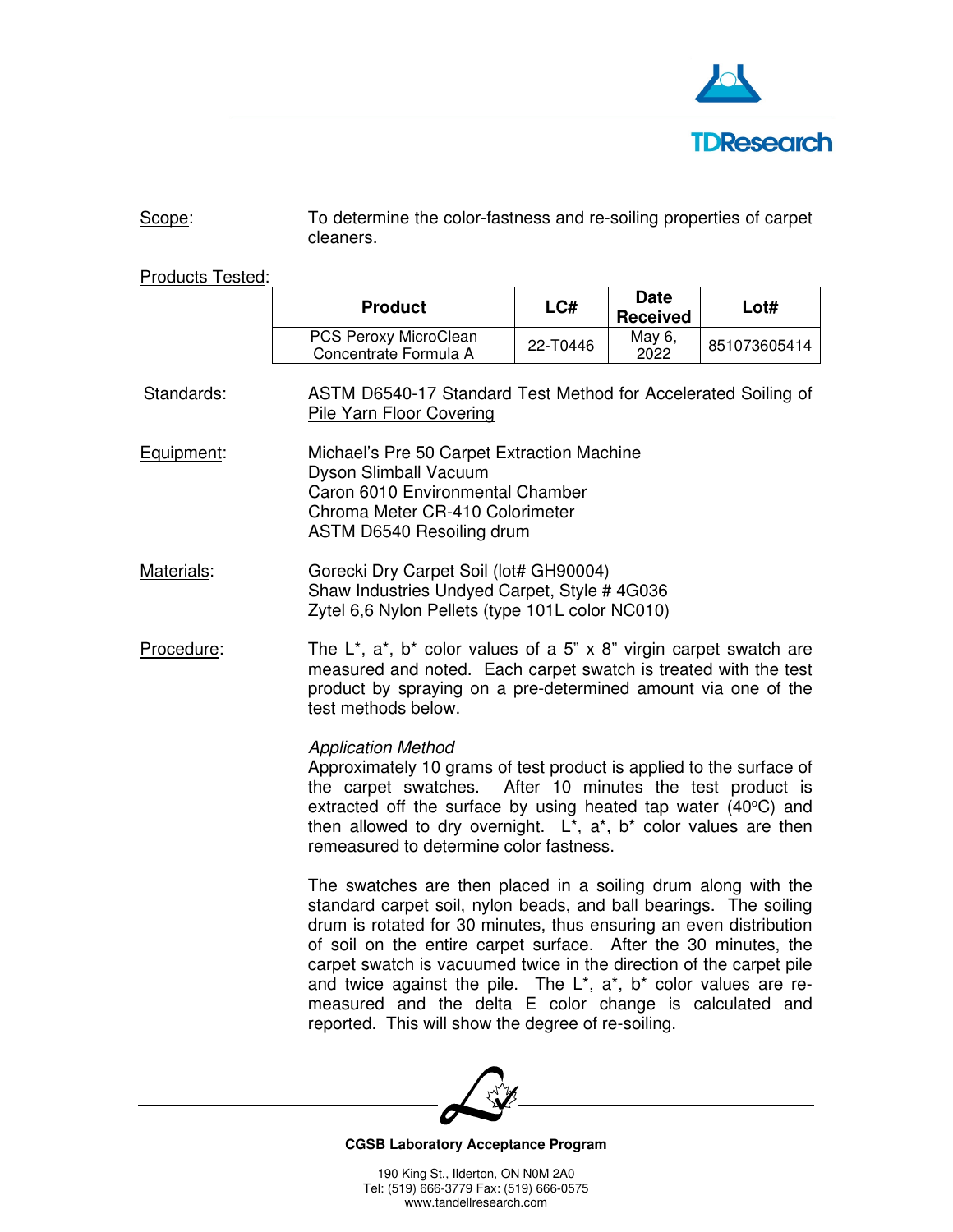

# **TDResearch**

### Results:

Table l: Degree of Resoiling

| <b>Product</b>                                 | <b>Dilution</b> | <b>Extraction</b>        | Delta E |
|------------------------------------------------|-----------------|--------------------------|---------|
| PCS Peroxy MicroClean<br>Concentrate Formula A | 32:1            | With heated tap<br>water | 36.1    |
| <b>Water Control</b>                           | n/a             | With heated tap<br>water | 36.8    |

Table Il: Color Fastness

| <b>Product</b>                                 | <b>Dilution</b> | <b>Extraction</b>        | Delta E |
|------------------------------------------------|-----------------|--------------------------|---------|
| PCS Peroxy MicroClean<br>Concentrate Formula A | 32:1            | With heated tap<br>water | 0.5     |
| <b>Water Control</b>                           | n/a             | With heated tap<br>water | 0.8     |

Delta-E Explained: Delta E is used to describe (mathematically) the distance between two colors, (i.e., before and after exposure to solution). On a typical scale, the Delta E value will range from 0 to 100.

| Delta E      | <b>Perception</b>                     |
|--------------|---------------------------------------|
| $\leq$ = 1.0 | Not perceptible by human eyes         |
| $1-2$        | Perceptible through close observation |
| $2 - 10 <$   | Perceptible at a glance               |

Conclusion: Both test products have comparable degrees of re-soiling and color fastness.

Project Managed by:

Kyle Lawrence - Lab Supervisor

Approved by:

Michael Sutton – Quality Control & Analytical Technology Manager



**CGSB Laboratory Acceptance Program**